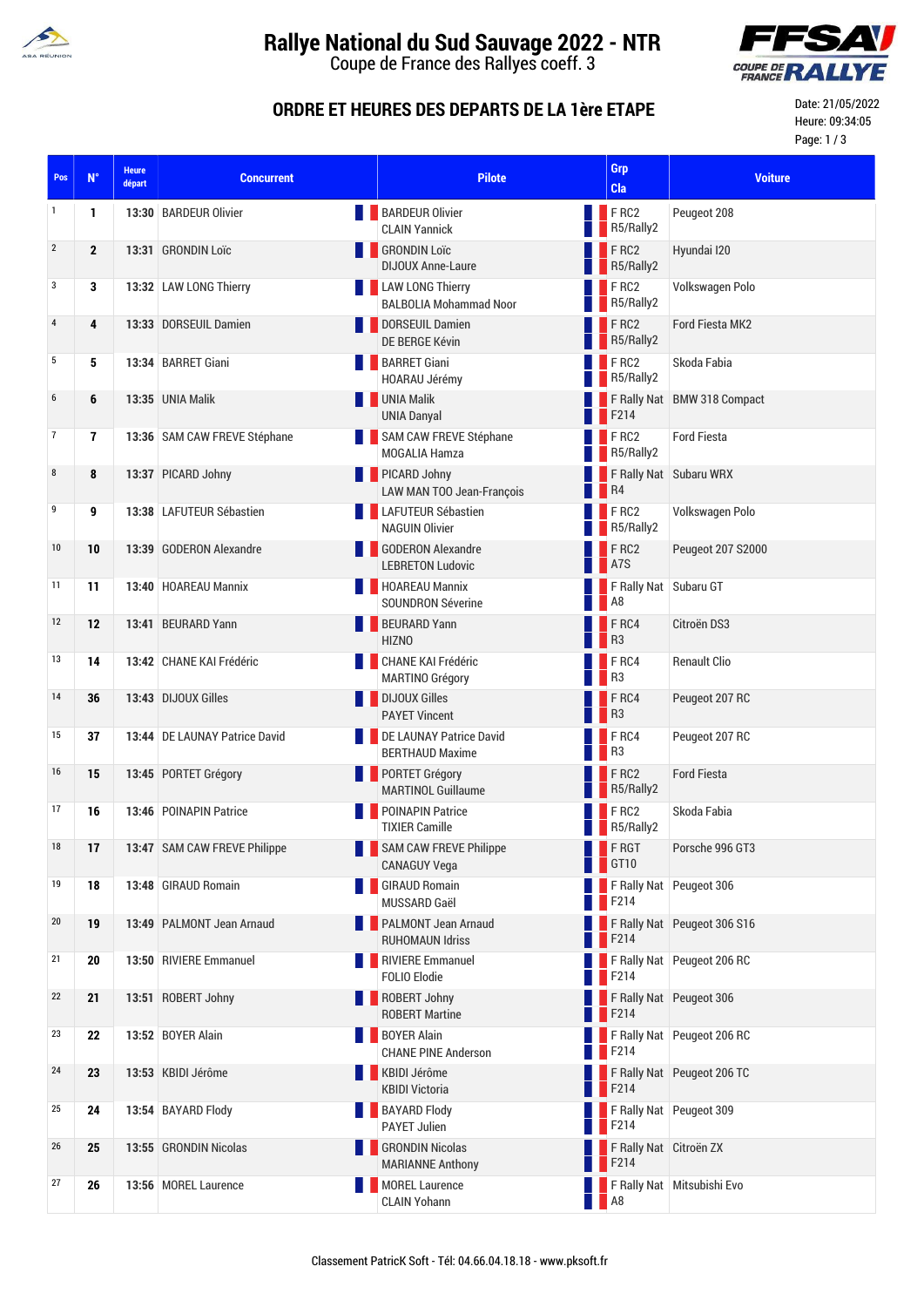

# **Rallye National du Sud Sauvage 2022 - NTR**

Coupe de France des Rallyes coeff. 3



### **ORDRE ET HEURES DES DEPARTS DE LA 1ère ETAPE**

Date: 21/05/2022 Heure: 09:34:05 Page: 2 / 3

| Pos | $N^{\circ}$ | <b>Heure</b><br>départ | <b>Concurrent</b>             | <b>Pilote</b>                                     |           | Grp<br>Cla                              | <b>Voiture</b>                |
|-----|-------------|------------------------|-------------------------------|---------------------------------------------------|-----------|-----------------------------------------|-------------------------------|
| 28  | 27          |                        | 13:57 BHUGELOO Soreya         | BHUGELOO Soreya<br><b>RONDIN Bastien</b>          | <b>NO</b> |                                         | F Rally Nat Subaru GT Impreza |
| 29  | 28          |                        | 13:58 ROYER Willy             | ROYER Willy<br><b>AMAYE Emmanuel</b>              |           | $\blacksquare$ N4                       | F Rally Nat Subaru Impreza    |
| 30  | 29          |                        | 13:59 OLLIVIER David          | <b>OLLIVIER David</b><br><b>FONTAINE Pascal</b>   |           | R <sub>4</sub>                          | F Rally Nat Mitsubishi Lancer |
| 31  | 30          |                        | 14:00 HOARAU Dominique        | HOARAU Dominique<br><b>HOARAU Samuel</b>          |           | F <sub>RC4</sub><br>Rally4              | <b>Renault Clio</b>           |
| 32  | 31          |                        | 14:01 LAUP Jonathan           | <b>LAUP Jonathan</b><br><b>DALLEAU Emeline</b>    |           | <b>FRC4</b><br><b>Rally4</b>            | Peugeot 208                   |
| 33  | 32          |                        | 14:02 PARTAL Morgane          | <b>PARTAL Morgane</b><br><b>LARAVINE Helena</b>   |           | $F$ RC4<br>Rally4                       | Peugeot 208                   |
| 34  | 33          |                        | 14:03 LAURET Franck           | <b>LAURET Franck</b><br><b>GINESTRE Sébastien</b> |           | FRC4<br>Rally4                          | Peugeot 208                   |
| 35  | 34          |                        | 14:04 ABSY Rajesh             | <b>ABSY Rajesh</b><br><b>ROBERT Laurent</b>       |           | $F$ RC4<br>Rally4                       | Peugeot 208                   |
| 36  | 35          |                        | 14:05 TOULET Ivan             | TOULET Ivan<br><b>CULIN Ludovic</b>               |           | FRC4<br><b>Nally4</b>                   | <b>Ford Fiesta</b>            |
| 37  | 38          |                        | 14:06 HOARAU Olivier          | HOARAU Olivier<br><b>CANIAN Fabrice</b>           |           | FRC4<br>R <sub>3</sub>                  | <b>Renault Clio</b>           |
| 38  | 39          |                        | 14:07 BOYER Olivier           | <b>BOYER Olivier</b><br>LAI-KON Stéphane          |           | $F$ <sub>RC4</sub><br>$\blacksquare$ R3 | <b>Renault Clio</b>           |
| 39  | 40          |                        | 14:08 MAILLOT Emmanuel        | MAILLOT Emmanuel<br><b>LAURET Henri-Serge</b>     |           | $F$ RC4<br>R <sup>3</sup>               | <b>Renault Clio</b>           |
| 40  | 41          |                        | 14:09 FILAUMART Elysee-Julien | FILAUMART Elysee-Julien<br><b>FILAUMART Loïc</b>  |           | $F$ <sub>RC4</sub><br>A6K               | Citroën C2 S1600              |
| 41  | 42          |                        | 14:10 SEYCHELLES Emmanuel     | SEYCHELLES Emmanuel<br><b>SAVIGNY Daniel</b>      |           | F <sub>RC4</sub><br>A6K                 | Peugeot 206                   |
| 42  | 43          |                        | 14:11 CLAIN Sébastien         | CLAIN Sébastien<br><b>NATIVEL Emmanuel</b>        |           | FRC4<br>A6K                             | Peugeot 206                   |
| 43  | 44          |                        | 14:12 BENOIT Stéphane         | <b>BENOIT Stéphane</b><br><b>RIVIERE Damien</b>   |           | FRC4<br>R <sub>2</sub>                  | <b>Renault Twingo</b>         |
| 44  | 45          |                        | 14:13 ROUSSEAU Guillaume      | ROUSSEAU Guillaume<br>LO-SHUNG-LINE Sébastien     |           | FRC4<br>R <sub>2</sub>                  | Peugeot 208                   |
| 45  | 46          |                        | 14:14 BARRET Guillaume        | <b>BARRET Guillaume</b><br><b>HUBERT Emmanuel</b> |           | $F$ RC4<br>R <sub>2</sub>               | Citroën C <sub>2</sub>        |
| 46  | 47          |                        | 14:15 DUPONT Julien           | <b>DUPONT Julien</b><br><b>BAIYANTE Zoubeir</b>   |           | FRC4<br>R <sub>2</sub>                  | Citroën C <sub>2</sub>        |
| 47  | 48          |                        | 14:16 BOYER Joël              | <b>BOYER Joël</b><br><b>HOAREAU François</b>      |           | FRC4<br>R <sub>2</sub>                  | Citroën C2                    |
| 48  | 49          |                        | 14:17 ECLAPIER Robin          | <b>ECLAPIER Robin</b><br><b>MORIN Tony</b>        |           | FRC4<br>R <sub>2</sub>                  | Citroën C2                    |
| 49  | 50          |                        | 14:18 TECHER Loic Emmanuel    | TECHER Loic Emmanuel<br><b>TECHER Nicolas</b>     |           | F <sub>RC4</sub><br>R <sub>2</sub>      | Citroën C2                    |
| 50  | 51          |                        | 14:19 TANJON Frédéric         | TANJON Frédéric<br><b>MOREAU Olivier</b>          |           | $F$ RC4<br>R <sup>2</sup>               | Peugeot 208                   |
| 51  | 52          |                        | 14:20 DUBARD Laurent          | <b>DUBARD Laurent</b><br><b>TURPIN Mickaël</b>    |           | $F$ RC4<br>R <sub>2</sub>               | <b>Ford Fiesta</b>            |
| 52  | 53          |                        | 14:21 PEGOU Bruno             | PEGOU Bruno<br><b>MICOUIN Guerric</b>             |           | FRC4<br>R <sub>2</sub>                  | <b>Ford Fiesta</b>            |
| 53  | 54          |                        | 14:22 BABEF Olivier           | <b>BABEF Olivier</b><br><b>PARVEDY Dimitri</b>    |           | $F$ RC4<br>F213                         | Peugeot 206                   |
| 54  | 55          |                        | 14:23 SAUVAGE Loïc            | SAUVAGE Loïc<br><b>TAFILET Nicolas</b>            |           | $F$ RC4<br>F213                         | Peugeot 106                   |